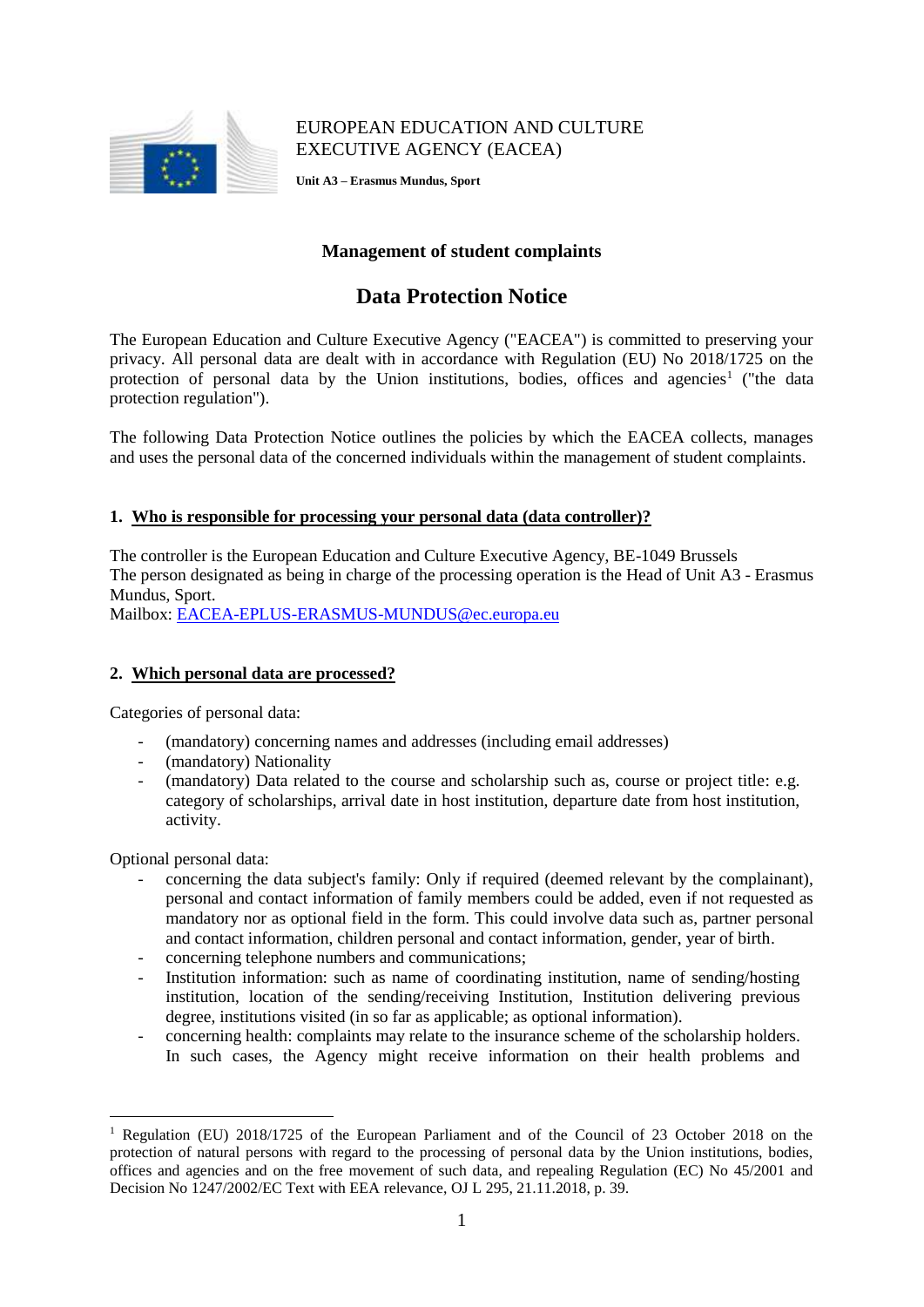sometimes medical certificates that the complainant submits or if it is requested in the handling of the complaint (based on consent).

## **3. For which purpose do we process your data?**

The student complaint form is used to gather the complaints of the individuals who can be applicants, scholarship holders, persons in the reserve lists, non-scholarship holders who applied for or participated as scholarship holder to the Intra-Africa Academic Mobility Scheme and the Erasmus Mundus Joint Master Degrees/Erasmus Mundus Joint Masters programmes managed by Unit A3.

The complaints might concern:

- The way their application for a scholarship has been dealt with
- The way their mobility and/or scholarship has been managed.

The processing of personal data by the system is necessary for:

- The efficient management of the student complaint received at EACEA.
- The monitoring of the correct implementation of the Erasmus+: Erasmus Mundus programme and Intra-Africa Academic Mobility Scheme (grant and scholarship management)
- Statistics which feed into the political priority-setting and policy initiatives taken by the Commission and are useful to improve students' scholarships. These will only be on categories of complaints (e.g. 'insurance', 'scholarship payment', etc.), not on any personal data.

The EACEA might prepare statistical information that only contains anonymous information on the individuals included. No further processing for historical, statistical or scientific purposes is envisaged.

#### **4. Who has access to your personal data and to whom is it disclosed?**

Authorised staff of the following recipients will have access to the data on a need to know basis only:

- EACEA: Authorised Agency staff only (full access) such as: project officers, Head of Sectors and (deputy) head of Unit A3.
- European Commission services such as: DG EAC and DG INTPA.
- Consortium/partnership benefitting from the grant and managing the scholarships of the complainant. The consortium/partnership benefitting from the grant can be from EU/EEA and non-EU/EEA, depending on the selected coordinator of the grant concerned. Please note that the consortium/partnership can in principle be based anywhere in the world.
	- $\circ$  For Erasmus Mundus, the list of projects offering scholarships (including the project locations) is published here: [Erasmus Mundus Catalogue \(europa.eu\).](https://www.eacea.ec.europa.eu/scholarships/erasmus-mundus-catalogue_en)
	- o For Intra-Africa, the list of project coordinators (including the country where they are based) is published here: [Intra-Africa Scholarships \(europa.eu\).](https://www.eacea.ec.europa.eu/scholarships/intra-africa-scholarships_en)

International transfer: please note that, in order to efficiently handle your complaint, the EACEA can transfer the complaint's personal data to the beneficiary consortium/partnership (based outside the EU/EEA) concerned by the complaint, if he/she has provided prior explicit consent under Article 50(1)(a) of the Regulation. In such case, please note that the protection of your personal data will depend on the law and practice of the third country, which might offer a lower level of protection of their personal data compared to the EU legislation, in particular with regard to the risks of legally binding requests from public authorities to the third party following the invalidation of the Privacy Shield.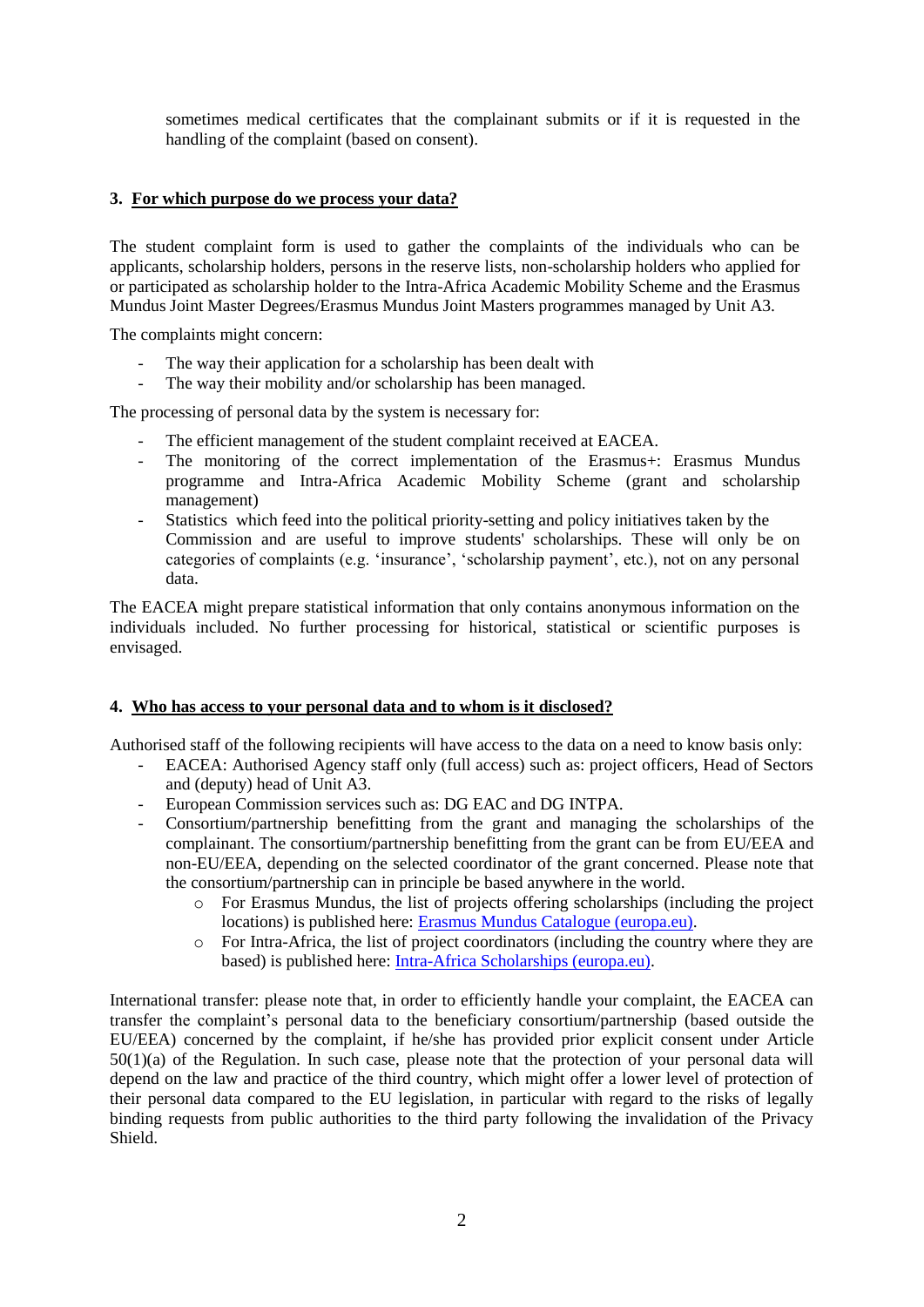In case of control or dispute the bodies charged with a monitoring or inspection task in application of Union law (e.g. Internal Audit Service, European Commission, OLAF, EU Courts etc.).

In addition, data may be disclosed to public authorities, and processed by these authorities in compliance with the applicable data protection rules according to the purpose of the processing. including inter alia:

• The European data protection supervisor

• The European Court of Justice or a national judge as well as the lawyers and the agents of the parties in case of a legal procedure;

• The competent Appointing Authority in case of a request or a complaint lodged under Articles 90 of the Staff Regulations;

• OLAF in case of an investigation conducted in application of Regulation (EC) No 1073/1999;

• The Internal Audit Service of the Commission within the scope of the tasks entrusted by article 118 of the Financial Regulation and by article 49 of the Regulation (EC) No 1653/2004;

• IDOC in line with Commission Decision of 12 June 2019 laying down general implementing provisions on the conduct of administrative inquiries and disciplinary proceedings - C(2019)4231 and Commission Decision (EU) 2019/165 of 1 February 2019 Internal rules concerning the provision of information to data subjects and the restriction of certain of their data protections rights in the context of administrative inquiries, pre-disciplinary, disciplinary and suspension proceedings;

• The Court of Auditors within the tasks entrusted to it by Article 287 of the Treaty on the Functioning of the European Union of the EC Treaty and Article 20, paragraph 5 of Regulation (EC) No 58/2003;

• The European Ombudsman within the scope of the tasks entrusted to it by Article 228 of the Treaty on the Functioning of the European Union; • The European Public Prosecutor's Office within the scope of Article 4 of Council Regulation (EU) 2017/1939 of 12 October 2017 implementing enhanced cooperation on the establishment of the European Public Prosecutor's Office.

No personal data is transmitted to parties which are outside the recipients and the legal framework mentioned. The EACEA will not share personal data with third parties for direct marketing.

## **5. How long do we keep your personal data?**

The retention period of personal data will follow the Common Commission - Level Retention List for European Commission Files SEC(2019)900, as defined under points 7.1.2 and 7.1.3.

- Files relating to grant procedures, including personal data, are to be retained in the service in charge of the procedure until it is finalised, and in the archives for a period of 10 years after the closure of the project.
- Until the end of a possible audit if an audit has started before the end of the above mentioned period.
- After the period mentioned above has elapsed, the files containing personal data are sampled to be sent to the historical archives of the Commission for further conservation. The nonsampled files are destroyed.

#### **6. What are your rights concerning your personal data and how can you exercise them?**

Under the provisions of the data protection regulation, you have the right to:

- Request to access the personal data EACEA holds about you;
- Request a rectification of your personal data where necessary;
- Request the erasure of your personal data;
- Request the restriction of the processing of your personal data;
- Request to receive or to have your data transferred to another organization in commonly used machine readable standard format (data portability).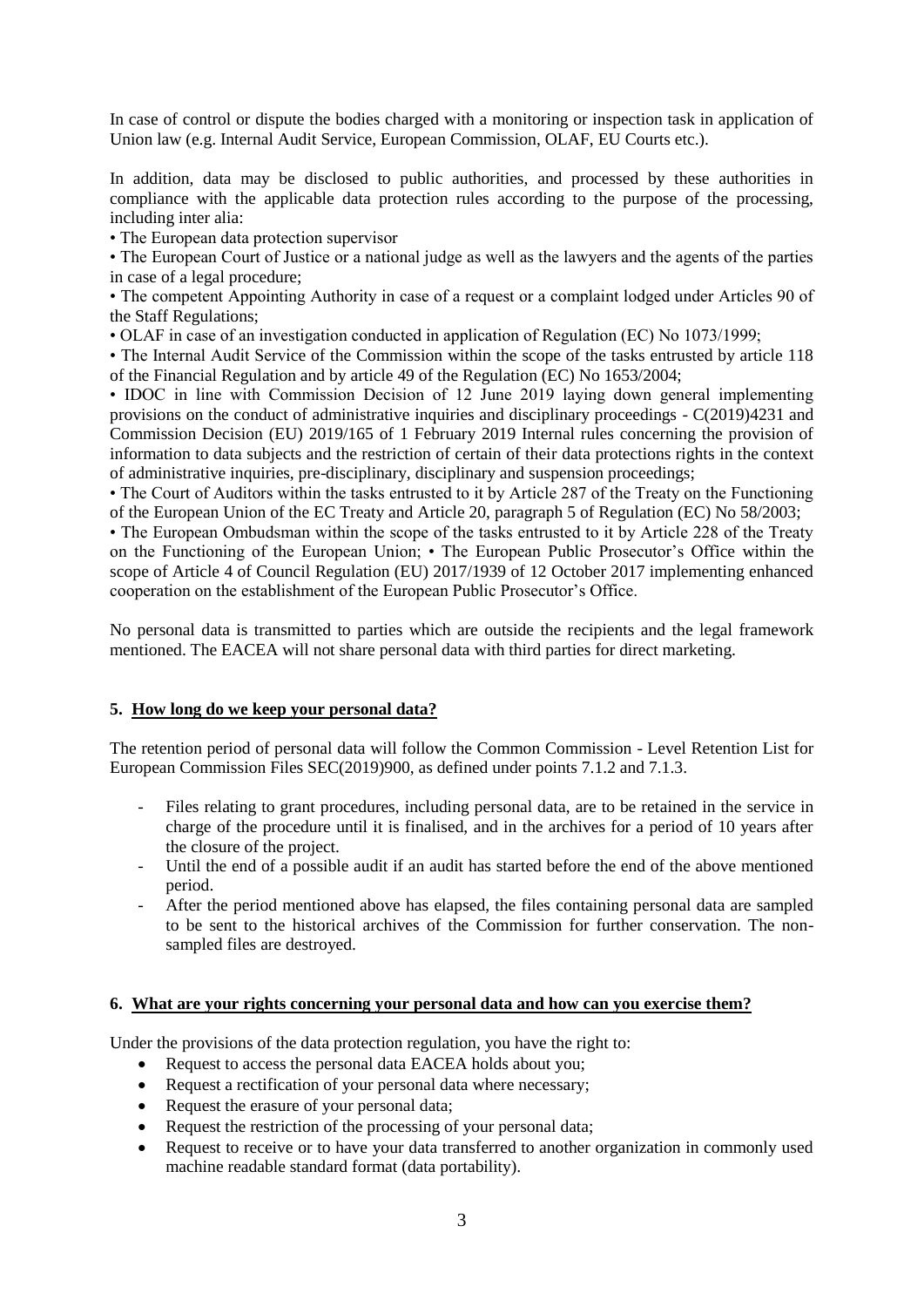In view of the principle of data minimisation, the complainant is advised to provide only information which is relevant to the subject matter of the complaint and to avoid unnecessary and irrelevant detail, especially if it includes third parties' personal data.

As this processing of your personal data is based on Article  $5(1)(a)$  of the data protection regulation, please note that you have the right to object to processing of your personal data on grounds relating to your particular situation under the provisions of Article 23 of the data protection regulation.

In principle, EACEA can share the complaint including its personal data with the coordinator/consortium (based in the EU/EEA) of the grant managing the scholarship subject to the complaint, solely for the purpose of handling it. However, the complainant has the possibility to request that the complaint and its personal data is not shared with the coordinator/consortium (based in the EU/EEA) of the grant managing the scholarship based on justified reasons.

If the complainant submits personal data of third parties in its complaint and EACEA processes/uses them when dealing with the complaint, EACEA will inform these third parties as per article 16 of the EUDPR.

In addition, as this processing of your personal data is based on your consent Article  $10(2)(a)$  and 50(a) of the data protection regulation, please note that you can withdraw it at any time, and this will have effect from the moment of your retraction. The processing based on your consent before its withdrawal will remain lawful.

Article 25 of Regulation (EU) 2018/1725 provides that, in matters relating to the operation of EU institutions and bodies, the latter can restrict certain rights of individuals in exceptional circumstances and with the safeguards laid down in that Regulation. Such restrictions are provided for in internal rules adopted by EACEA and published in the [Official Journal of the European Union](https://eur-lex.europa.eu/legal-content/EN/TXT/?uri=CELEX:32021Q0317%2801%29) [\(https://eur](https://eur-lex.europa.eu/legal-content/EN/TXT/?uri=CELEX:32021Q0317%2801%29)[lex.europa.eu/legal-content/EN/TXT/?uri=CELEX:32021Q0317%2801%29\)](https://eur-lex.europa.eu/legal-content/EN/TXT/?uri=CELEX:32021Q0317%2801%29).

Any such restriction will be limited in time, proportionate and respect the essence of the abovementioned rights. It will be lifted as soon as the circumstances justifying the restriction are no longer applicable. You will receive a more specific data protection notice when this period has passed.

As a general rule you will be informed on the principal reasons for a restriction unless this information would cancel the effect of the restriction as such.

You have the right to make a complaint to the EDPS concerning the scope of the restriction.

#### **7. Your right to have recourse in case of conflict on any personal data issue**

In case of conflict on any personal data protection issue you can address yourself to the Controller at the above mentioned address and functional mailbox.

You can also contact the Data Protection Officer of EACEA at the following email address: [eacea-data-protection@ec.europa.eu.](mailto:eacea-data-protection@ec.europa.eu)

You may lodge a complaint with the European Data Protection Supervisor at any time: http:/[/www.edps.europa.eu](http://www.edps.europa.eu/).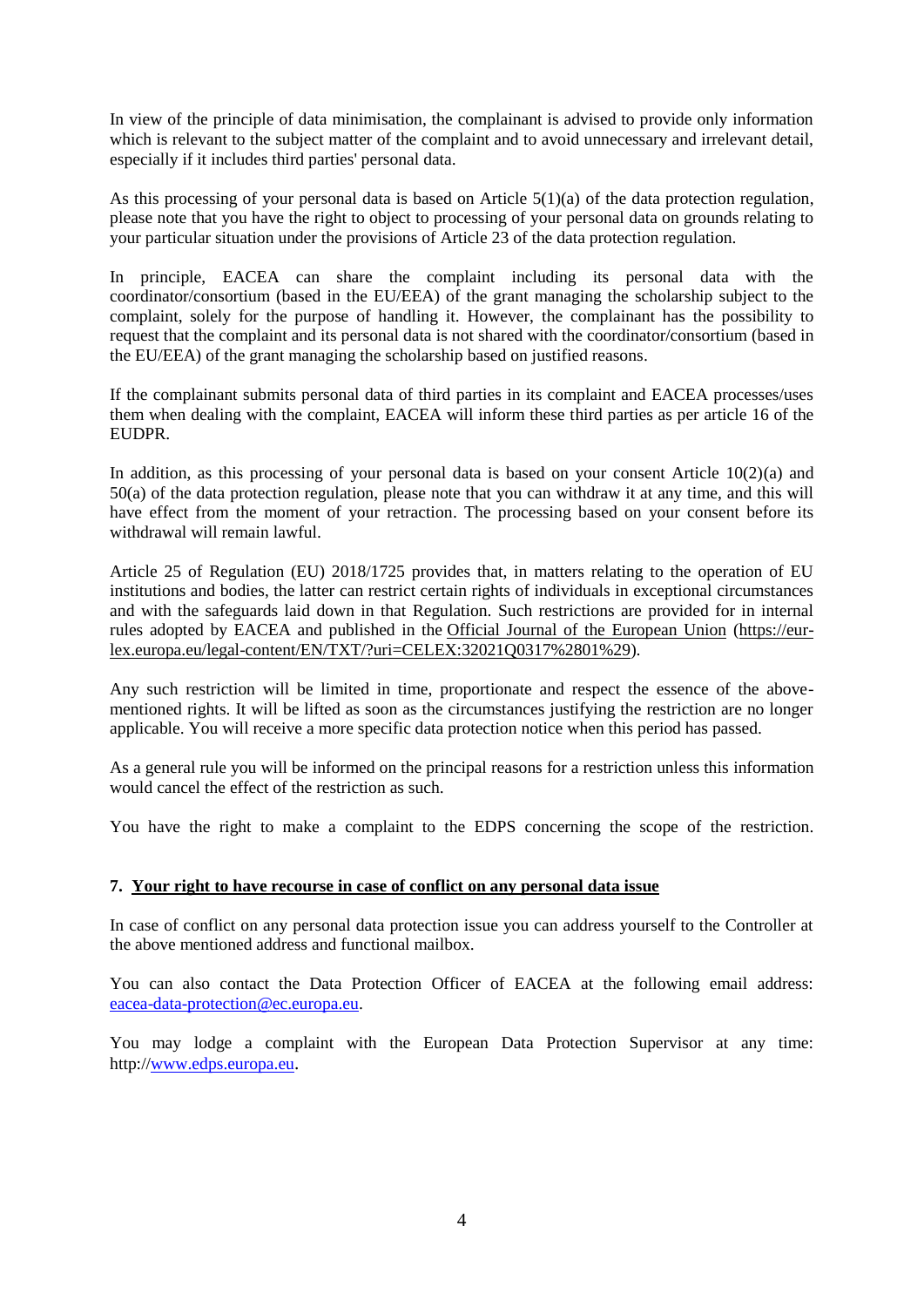### **8. On which legal basis are we processing your personal data?**

Processing is necessary for the performance of a task carried out in the public interest or in the exercise of official authority vested in the Union institution or body (to be laid down in Union Law) – article 5(1)(a) of the EU DPR. See a list of the applicable legal basis below:

- *Commission Implementation Decision (2021/173/EU) establishing the European Education and Culture Executive Agency;*
- *Commission Decision C(2009) 3355 of 6 May 2009 delegating powers to the Education, Audiovisual and Culture Executive Agency with a view to the performance of tasks linked to implementation of the Community programmes in the fields of education, audiovisual and culture, comprising in particular implementation of appropriations entered in the Community budget: Articles 4 and 6.*
- *The Commission Decision C(2021)951 and its annexes delegating powers to EACEA for the management of programmes in the MFF 2021-2027.*
- *Council Regulation (EC, Euratom) No 1605/2002 of 25 June 2002 on the Financial Regulation applicable to the general budget of the European Communities and Commission Regulation (EC, Euratom) No 2342/2002 of 23 December 2002 laying down detailed rules for the implementation of Council Regulation (EC, Euratom) No 1605/2002 on the Financial Regulation applicable to the general budget of the European Communities: in particular Article 109 and Articles 114-116 on the award procedure for grants.*
- *COMMISSION REGULATION (EC, EURATOM) No 2342/2002 of 23 December 2002 laying down detailed rules for the implementation of Council Regulation (EC, Euratom) No 1605/2002 on the Financial Regulation applicable to the general budget of the European Communities (OJ L 357, 31.12.2002, p. 1), as subsequently amended ('Implementing Rules'): in particular Articles 173-178.*
- *Decision No 1298/2008/EC of the European Parliament and of the Council of 16 December 2008 establishing the Erasmus Mundus 2009-2013 action programme for the enhancement of quality in higher education and the promotion of intercultural understanding through cooperation with third countries (OJ L 340, 19/12/2008).*
- *Regulation (EU) N° 1288/2013 of the European Parliament and of the Council of 11.12.2013 establishing 'Erasmus+': the Union programme for education, training, youth and sport (OJ L347, of 20.12.2013).*
- *Regulation (EU) 2021/817 of the European Parliament and of the Council of 20 May 2021 establishing Erasmus+: the Union Programme for education and training, youth and sport and repealing Regulation (EU) No 1288/2013.*
- *Commission implementing Decision C(2015) 7705, of 13 November 2015 on the Annual Action Programme 2015 for the Pan-African Programme to be financed from the general budget of the European Union, Annex 5.*
- *Commission implementing Decision C(2016) 4513, of 19 July 2016, on the Annual Action Programme 2016 for the Pan-African Programme to be financed from the general budget of the European Union, Annex 1.*
- *Commission Implementing Decision C(2018)7378 of 30 October 2018 - on the Annual Action Programme 2018 for the Pan-African Programme, Annex 5 (for Intra-Africa Academic Mobility Scheme)*